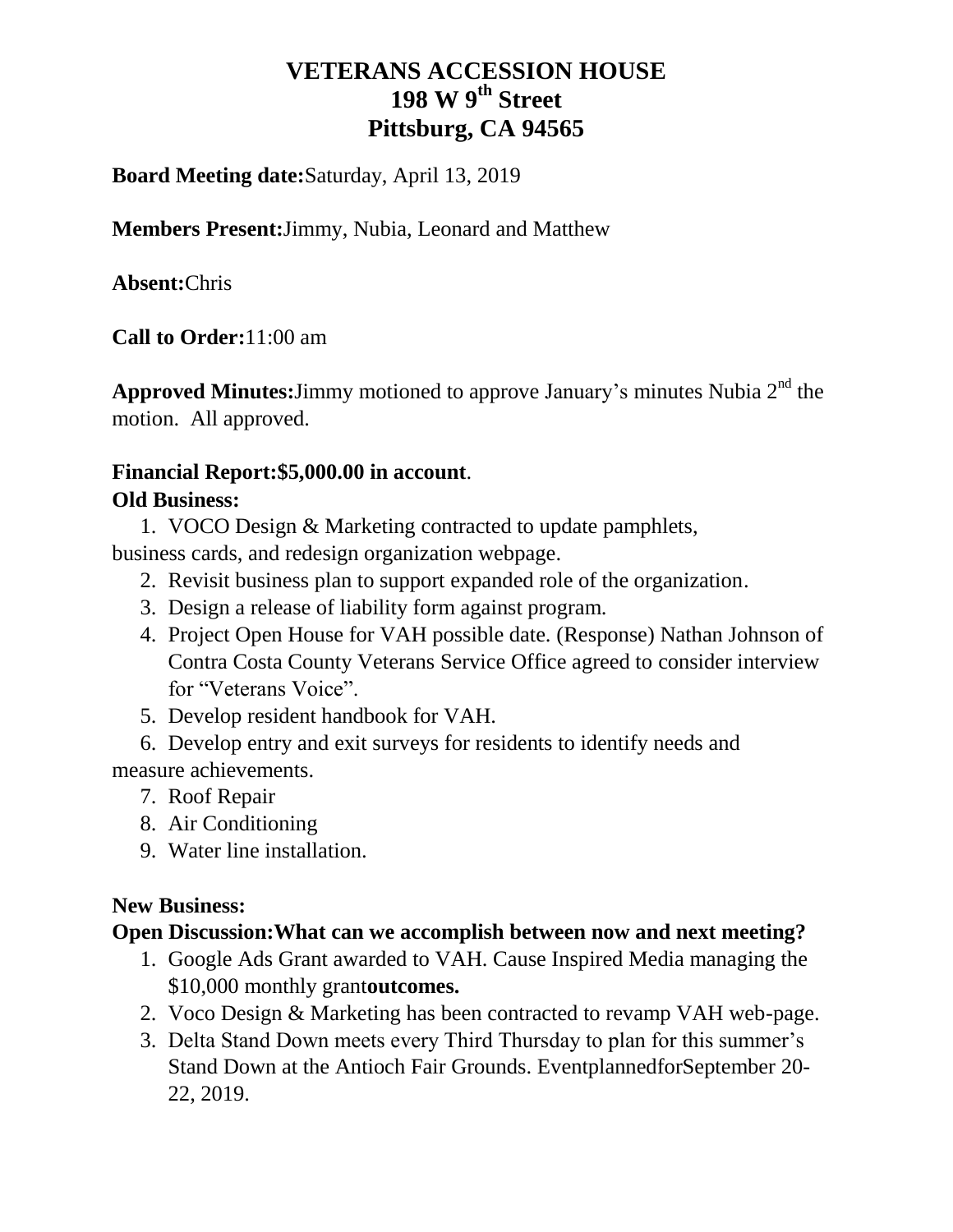# **VETERANS ACCESSION HOUSE 198 W 9th Street Pittsburg, CA 94565**

- 4. Apply for County Council on Homelessness grant with NOFA July 2019.
- 5. Create a client filing system including all critical forms and tracking records. Google share files.
- 6. Grant Per Diem Case Management counselor.
- 7. Pleasant Hill Post 3059, Jeff Messinger; District 10 VFW Vice Commander Terry Murphy. Need recruits to sustain Post.
- 8. ANKA, Casa Verde filed chapter 11.
- 9. Martinez Grant Per Diem program manager, Tracy Pullar.
- 10. VA National Grant Per Diem Deputy Director Chelsea Watson.
- 11.ANKA Vice President of Program Services Amanda Russell.
- 12. Casa Verde house manager Serene Johnson
- 13. Google Calendar share; phone and email needed.

### **Funding and net-working resources:**

- 1. County Council on Homelessness Grant Homeless Veterans
- 2. Department of Veterans Affairs, Grant Per Diem Program for Case Management.
- 3. Grant Per Diem NOFA November 2019.
- 4. Facebook and Twitter accounts.
- 5. Crowd Funding sources. VAH has a GoFundMe account that needs to be promoted.
- 6. Linked-In
- 7. Shelter Inc, plus Berkeley Food and Housing can help with rent assistance.

### **Board Recruitment:**

Outstanding need to expand Board membership. Desired characteristics with priority consideration for backgrounds in:

a). Recognized in the community as supporting Veterans Services,

- b). American Veterans working in the community to advance Veteran causes.
- c). Persons with business background
- d), Persons with accounting background
- e). Persons with Legal background
- f). Persons with grant writing background
- g). Veteran(s) from the cultural population served